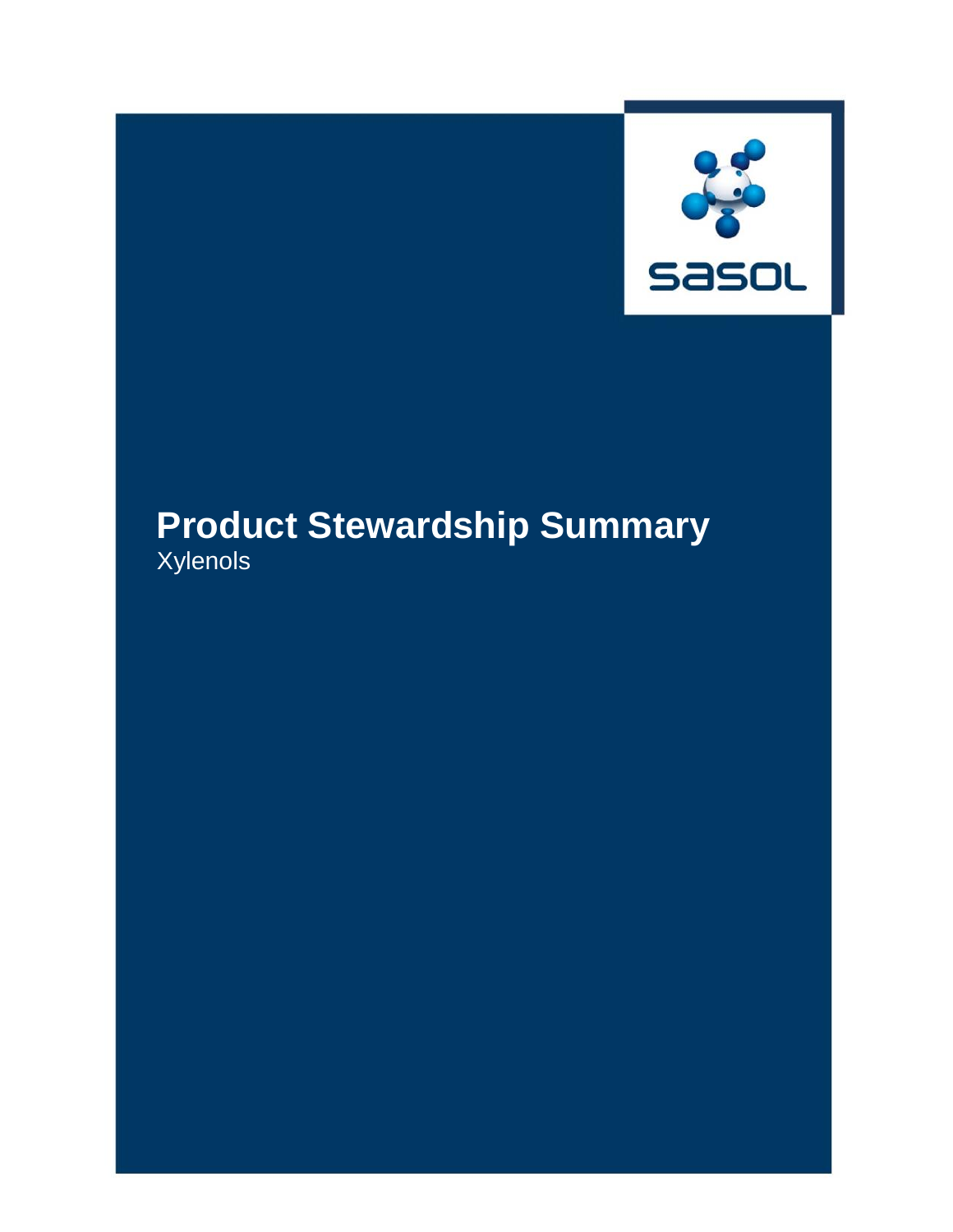

# **Introduction:**

Xylenols are naturally-occurring phenolic compounds. Small amounts are present in various smoked foods, tobacco, tobacco smoke, tea, roasted coffee and essential oils from conifers. Commercial sourcing of xylenols began with coal tar distillation and, later, extraction from petroleum refinery caustics. Pure xylenol isomers (see Chemical Identity section) may be produced through synthetic and/or other separation means. However, Sasol xylenols are extracted and purified from coal gasification process streams. As a result, they are typically produced and sold as mixtures of more than one phenolic isomer.

Sasol xylenols are used predominantly by other chemical manufacturers and industrial users. They



may be used as produced, or as part of more complex mixtures of related compounds, known together as cresylic acids. Xylenols are highly versatile compounds and are key raw materials in many different manufacturing processes as they<br>possess unique reactivity and unique reactivity and solvency properties. Although xylenols themselves are hazardous materials, they are safely used in processes and products that benefit consumers. It is often the case that xylenols are consumed entirely during use or reacted to become<br>nonhazardous substances. The nonhazardous substances. The typical American uses many products which involve xylenols somewhere in

their manufacture.

## **Chemical Identity:**

Xylenol refers to any of the six isomers of dimethylphenol  $[(CH<sub>3</sub>)<sub>2</sub>C<sub>6</sub>H<sub>3</sub>OH]$  or to combinations thereof. They may also be known as hydroxy xylene. The individual isomers are:

2,3-xylenol (2,3-dimethylphenol, CAS # 526-75-0)



2,4-xylenol (2,4-dimethyphenol, CAS # 105-67-9)



2,5-xylenol (2,5-dimethylphenol, CAS # 95-87-4)



2,6-xylenol (2,6-dimethylphenol, CAS # 576-26-1)



3,4-xylenol (3,4-dimethylphenol, CAS # 95-65-8)



3,5-xylenol (3,5-dimethylphenol, CAS # 108-68-9)



As a group, xylenols are identified by CAS # 1300-71-6.

#### **Uses:**

Common uses for Sasol xylenols are:

- Manufacture of resins and plastics for can coatings, laminates, and construction materials.
- Production of antioxidants for jet fuel additives and sportswear.
- Manufacture of phosphate esters used as fire-resistant functional fluids in power plants.
- Reactive solvent in applying insulation to magnet wire for transformers and electrical motors of all sizes found in cars, home appliances, and power tools.
- Blending with other phenolic compounds for use in solvents, mining and oilfield chemicals, and disinfectants.

*Sasol Chemicals (USA) LLC 1914 Haden Road Houston Texas 77015 Telephone: +1 713 428 5400 Page 2 of 7*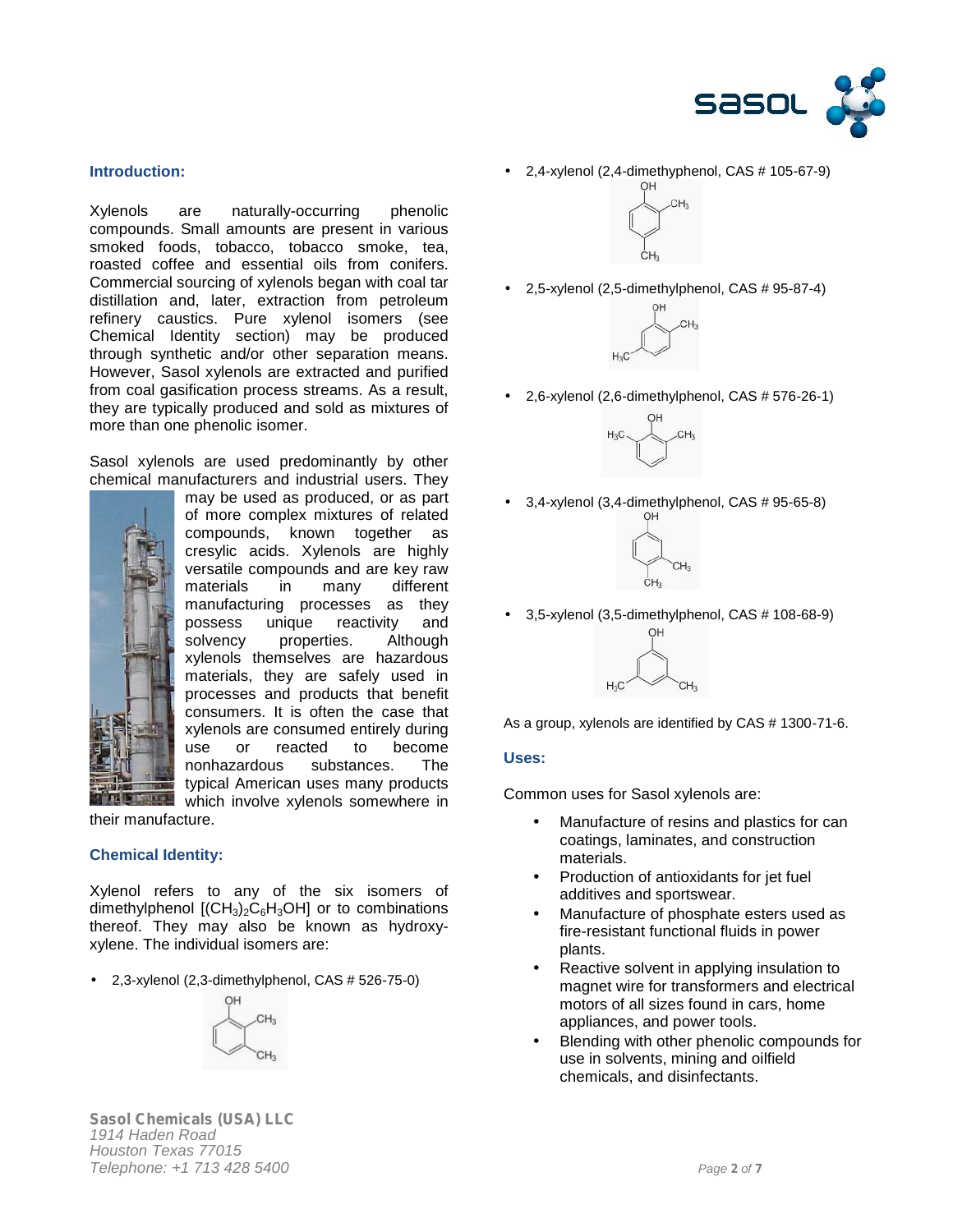



#### **Description and Properties:**

Xylenols may be liquids or solid crystalline materials, depending on the isomer composition and the temperature. They range from colorless to yellow, amber, red or brown. Xylenols are weak organic acids which are partly miscible in water. They have a low vapor pressure but exhibit an antiseptic odor which is noticeable at concentrations below regulatory exposure limits. Xylenols are not flammable but will burn. They are stable under recommended storage conditions.



## **Health Information:**

The primary dangers posed in handling xylenols are those resulting from physical exposure. Contacting xylenols with exposed skin or mucous membranes can cause severe irritation or burns. Xylenols also exhibit anesthetic properties. Therefore, victims may misjudge the extent of their exposure when the initial burning sensation subsides. This can result in prolonged contact, causing toxic effects in addition to the corrosive damage.

*Sasol Chemicals (USA) LLC 1914 Haden Road Houston Texas 77015 Telephone: +1 713 428 5400 Page 3 of 7*

Xylenols are absorbed through the skin and mucous membranes in liquid or vapor form and may act as systemic toxins. Relatively small areas of exposure (e.g. an arm or a hand) can allow sufficient absorption to cause poisoning. Progressive symptoms of such poisoning include headache, dizziness, ringing in the ears, nausea, vomiting, muscular twitching, mental confusion, loss of consciousness and possible death from lethal paralysis of the central nervous system. In animal studies it was shown that xylenols may exhibit a skin sensitizing potential. Chronic exposure can lead to loss of appetite, vomiting, nervous disorders, headaches, dizziness, fainting and dermatitis. Xylenols are not listed as mutagens or carcinogens. There is low concern for reproductive or developmental toxic effects.

## **Health Effects Summary:**

| <b>Effect Assessment</b> | Result                         |
|--------------------------|--------------------------------|
| <b>Acute Toxicity</b>    | Toxic if swallowed.            |
|                          | Toxic in contact with skin,    |
|                          | No classification required     |
|                          | for acute inhalation toxicity. |
| Irritation / corrosion   | Corrosive. Causes severe       |
|                          | skin burns and eye damage.     |
|                          | Expected to be a respiratory   |
|                          | irritant based on data on      |
|                          | similar substances.            |
| Sensitization            | May cause an allergic skin     |
|                          | reaction.                      |
| Toxicity after repeated  | Based on available data no     |
| exposure                 | classification is required.    |
| Genotoxicity /           | Not mutagenic.                 |
| mutagenicity             |                                |
| Carcinogenicity          | Not considered as              |
|                          | carcinogenic.                  |
| Toxicity for             | Available data do not          |
| reproduction             | indicate reproductive toxicity |
|                          | potential.                     |

## **Environmental Information:**

Xylenols are toxic to fish and aquatic invertebrates and care must be taken to prevent them from entering surface or ground waters. Xylenols tend to sink in fresh water but will float in concentrated brine. They are biodegradable in aerobic conditions. Soil or other materials contaminated with xylenols may become hazardous and must be disposed of by trained personnel according to regulations. In case of fire, xylenol vapors may form and be carried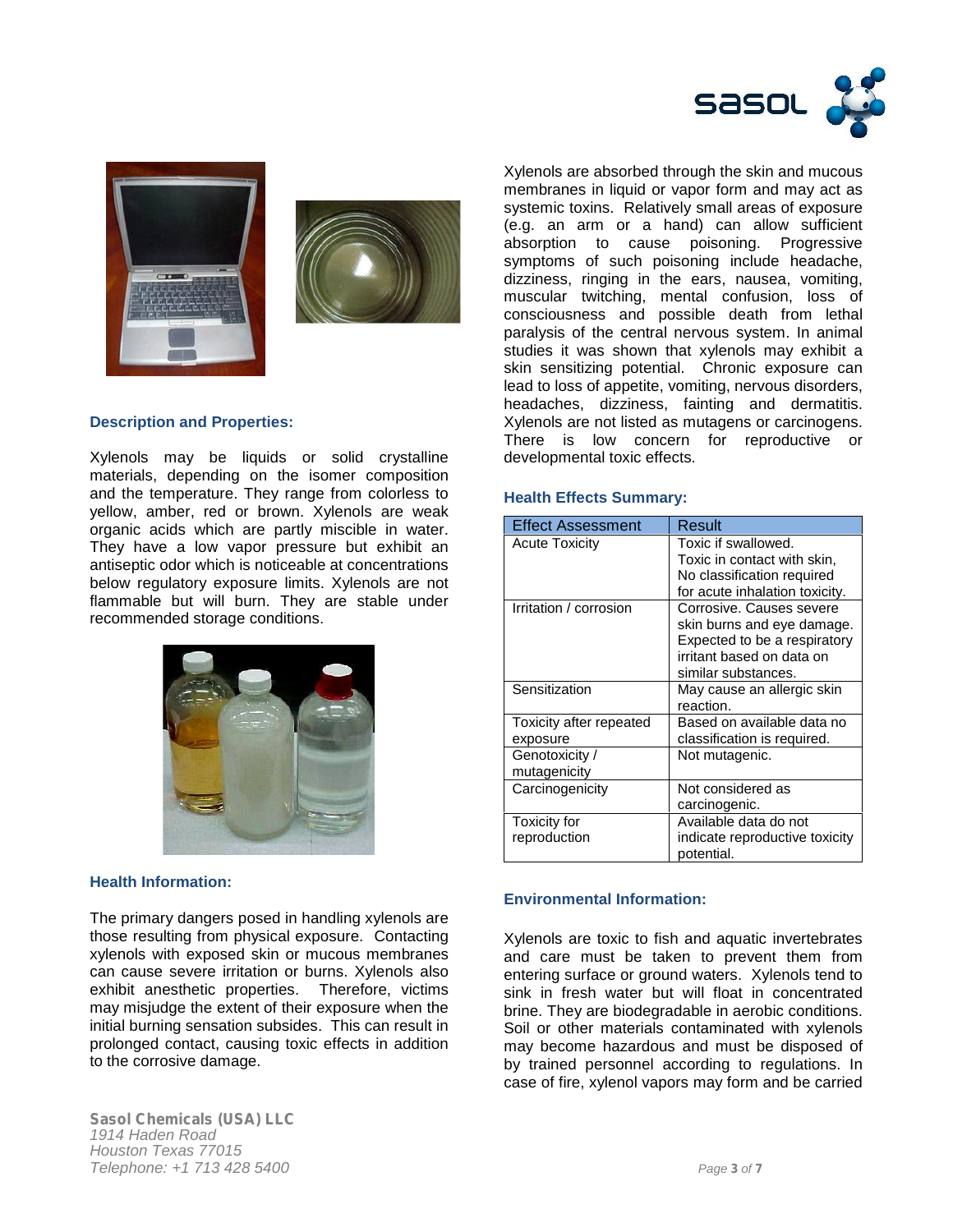

with smoke downwind, creating the possibility of exposure. Xylenols have a low potential for bioaccumulation.

## **Environmental Effects Summary:**

| <b>Effect Assessment</b> | Result                                              |
|--------------------------|-----------------------------------------------------|
| <b>Aquatic Toxicity</b>  | Toxic to aquatic life with long<br>lasting effects. |

#### **Environmental Fate Summary:**

| <b>Fate and Behavior</b> | Result                          |
|--------------------------|---------------------------------|
| Biodegradation           | Inherently biodegradable.       |
| <b>Bioaccumulation</b>   | Low potential for               |
| potential                | bioaccumulation.                |
| Mobility                 | Not expected to adsorb on soil. |
|                          | The product evaporates          |
|                          | slowly.                         |



## **Exposure Potential:**

Xylenols are regulated as hazardous materials. They are used primarily by other chemical manufacturers; therefore chemical and transportation workers have the highest risk of exposure. Sasol does not sell xylenols for direct consumer use. However, downstream products containing xylenols which consumers may encounter include carburetor cleaners, degreasers, paint strippers and disinfectants. Consumers should always consult product labels for hazard and safe handling information.

## **Risk Management:**

Xylenols can be stored, transferred, processed and disposed of safely when proper procedures and safeguards are employed in industrial use. Xylenol

*Sasol Chemicals (USA) LLC 1914 Haden Road Houston Texas 77015 Telephone: +1 713 428 5400 Page 4 of 7*

production is carried out in equipment designed to prevent exposure to workers and release to the environment. Tanks, piping, pumps, and other processing equipment are specified for handling of xylenols. Secondary containment around storage tanks, process air combustion, scrubbers and other means are used to further protect from release to the environment. Access to the production facility is restricted to employees, and approved contractors and visitors.

Personal protective equipment such as chemical resistant suits, gloves and boots, goggles or face shields must be worn when handling or transferring xylenols as dictated by the extent of potential exposure. Steel drums, tank trucks, railcars and other transport vessels are inspected prior to and after loading to ensure that no product is released. Carriers are approved and their performance reviewed. Sasol utilizes Chemtrec® and the National Chemical Emergency Centre (NCEC) as 24 hour contact numbers to provide emergency response information to transportation workers and first responders in the case of an accident en route.



Safety data sheets (SDS) for each product and practical safe handling information are provided to our customers and carriers so that they are able to use and transport our products safely. These documents include hazard information, chemical and physical properties, recommended storage conditions and personal protective equipment, firefighting and first aid information, accidental release measures, exposure guidelines and other regulatory information. Please refer to these documents for additional details.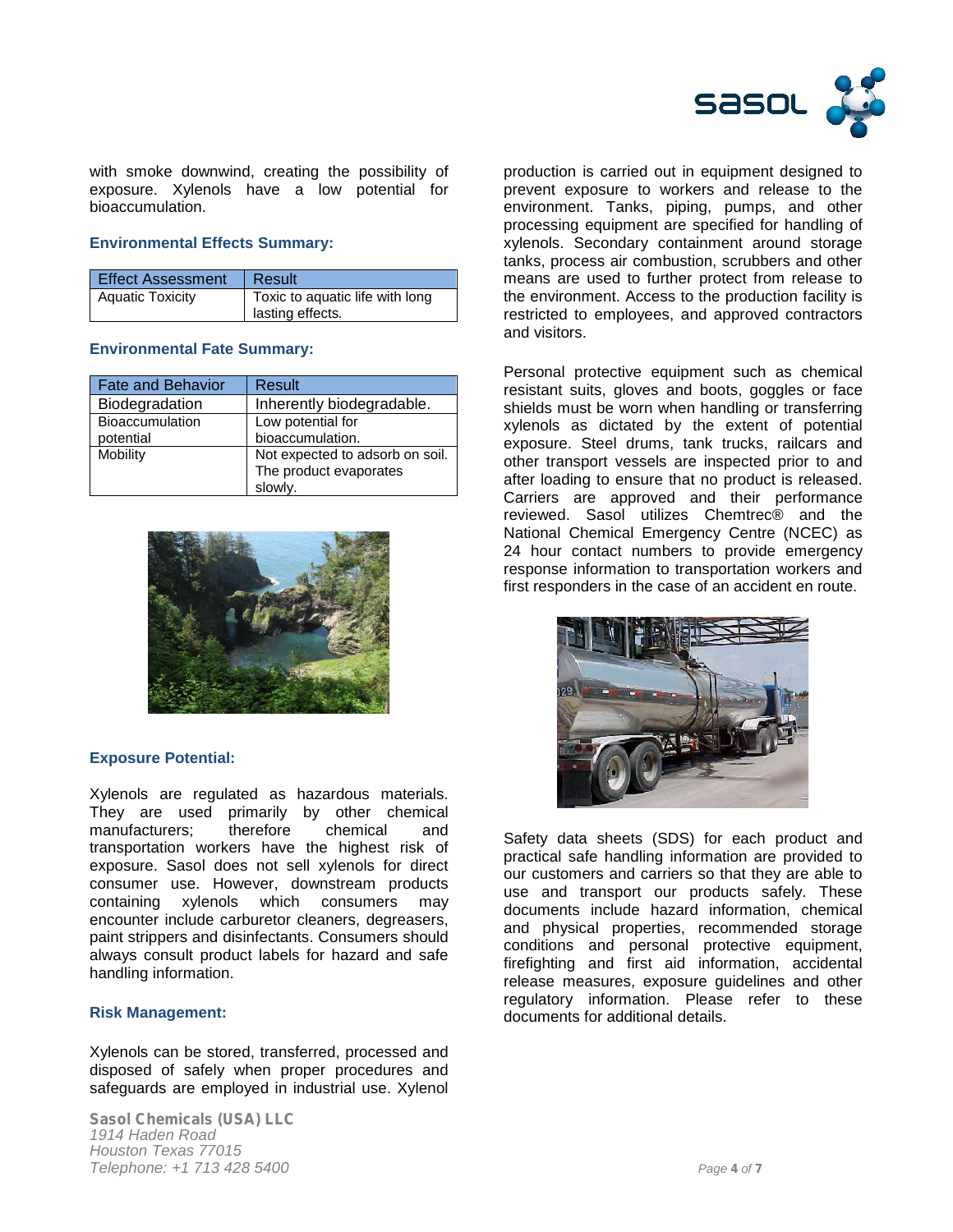

# **Regulatory Information:**

Xylenols are classified as hazardous for workers and transport. They are regulated under a variety of local, state, federal and international laws requiring exposure and environmental controls, as well as various means of hazard communication such as labeling and safety data sheets. Mixtures of xylenols have been registered under REACH (CE) 1907/2006

## Classification and labelling

Under GHS, substances are classified according to their physical, health, and environmental hazards. The hazards are communicated via specific labels and the safety data sheet. GHS attempts to standardize hazard communication so that the intended audience (workers, consumers, transport workers, and emergency responders) can better understand the hazards of the chemicals in use. The following classification and labelling information is based on the US Occupational Safety and Health Administration (OSHA) Hazard Communication Standard. Other regional classification and labelling information, such as substances registered for REACH in the European Union (EU), may differ from the US classification and labelling information.

# **Classification**

Acute oral toxicity Category 3 Acute dermal toxicity Category 3 Skin corrosion/irritation Category 1B Serious eye damage/eye irritation Category 1 Skin sensitization Category 1 Acute aquatic toxicity Category 2 Chronic aquatic toxicity Category 2

**Labelling** 

Signal word: Danger

## Hazard pictograms:



#### Hazard statements:

- H301: Toxic if swallowed
- H311: Toxic in contact with skin.
- H314: Causes severe skin burns and eye damage.
- H317: May cause an allergic skin reaction.
- H411: Toxic to aquatic life with long lasting effects.

## Precautionary statements:

P301 + P310 - IF SWALLOWED: Immediately call a POISON CENTER or doctor/ physician P301 + P330 + P331 - IF SWALLOWED: rinse mouth. Do NOT induce vomiting P260 - Do not breathe dust / fume / gas / mist / vapors / spray P304 + P340 - IF INHALED: Remove to fresh air and keep at rest in a position comfortable for breathing P280 - Wear protective gloves/ protective clothing/ eye protection/ face protection P303 + P361 + P353 - IF ON SKIN (or hair): Remove/ Take off immediately all contaminated clothing. Rinse skin with water / shower P305 + P351 + P338 - IF IN EYES: Rinse cautiously with water for several minutes. Remove contact lenses, if present and easy to do. Continue rinsing

P310 - Immediately call a POISON CENTER or doctor/ physician

P273 - Avoid release to the environment.

## **Product Stewardship:**

Sasol is committed to the safe manufacture, handling and distribution of our products. We incorporate product stewardship into our operating and business decisions. We actively communicate our product stewardship expectations to new and existing customers and distributors. Our procedures require evaluation of potential customers with regard to the suitability of the proposed use and the safe handling systems in place prior to establishing a supply relationship. We conduct audits of customers. warehouses. and carriers as warehouses, and carriers as appropriate. We perform an annual product risk review, including all customers and shipping locations, to identify actions we can take to further minimize risk with regard to distribution and use of cresylic acids. Progress is tracked in implementing the identified actions. Results of this review are communicated throughout the organization so that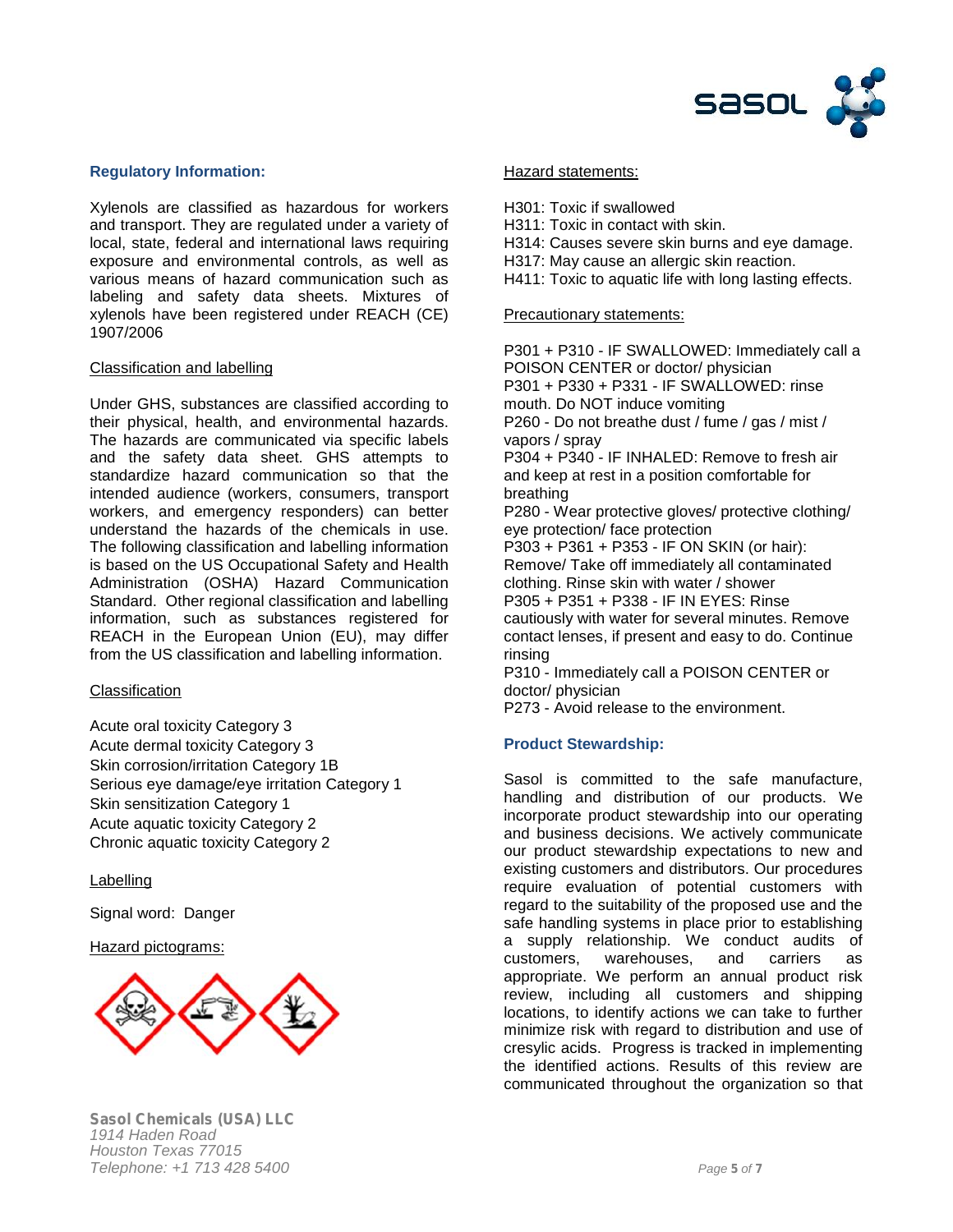

employees are aware of the specific ways in which we meet our commitment to product stewardship and how they can support the effort.

We provide SDS and safe handling information to Ca customers. We welcome questions and open<br>communication with customers regarding practical C communication with customers regarding practical handling and safety practices for our products. Our safety & health, operations, maintenance and technical service personnel are ready resources for customers and others involved in using or transporting our products.



## **Conclusion:**

Xylenols are an important chemical feedstock for products that consumers use every day at home, in travel, and in the workplace. They have a long history of helping make our lives more comfortable, safe, productive and healthy. Although xylenols themselves are hazardous materials, they are regulated for public safety and measures are in place for their safe manufacture, storage, distribution and use.

## **For Further Information:**

| E-mail address         | usasales@sasol.com       |
|------------------------|--------------------------|
| <b>ICCA</b> portal for | http://www.icca-         |
| additional             | chem.org/en/Home/Global- |
| information            | Product-Strategy/        |

#### **Glossary:**

| Acute toxicity | Harmful effect resulting<br>from a single or short term |
|----------------|---------------------------------------------------------|
|                | exposure to a substance.                                |
| Biodegradation | Decomposition or                                        |
|                | breakdown of a substance                                |
|                | under natural conditions                                |
|                | (action of microorganisms                               |
|                | $etc.$ ).                                               |

| <b>Bioaccumulation</b> | Progressive accumulation<br>in living organisms of a<br>chemical substance                                                                                                                                                                                                                         |
|------------------------|----------------------------------------------------------------------------------------------------------------------------------------------------------------------------------------------------------------------------------------------------------------------------------------------------|
| Carcinogenicity        | present in the environment.<br>Substance effects causing<br>cancer.                                                                                                                                                                                                                                |
| Chronic toxicity       | Harmful effect after<br>repeated exposures or long<br>term exposure to a                                                                                                                                                                                                                           |
| Clastogenicity         | substance.<br>Substance effect that<br>causes breaks in<br>chromosomes.                                                                                                                                                                                                                            |
| Embryotoxicity         | Harmful effect on fetal<br>health.                                                                                                                                                                                                                                                                 |
| Flash point            | The lowest temperature at<br>which vapor of the<br>substance may form an                                                                                                                                                                                                                           |
| Genotoxicity           | ignitable mixture with air.<br>Substance effect that<br>causes damage to genes,<br>including mutagenicity and                                                                                                                                                                                      |
| GHS                    | clastogenicity.<br>Global Harmonized System<br>on Classification and                                                                                                                                                                                                                               |
| Hazard                 | Labelling of chemicals.<br>Inherent substance<br>property bearing a threat to                                                                                                                                                                                                                      |
| Mutagenicity           | health or environment.<br>Substance effect that                                                                                                                                                                                                                                                    |
| Persistance            | cause mutation on genes.<br>Refers to the length of time<br>a compound stays in the<br>environment, once                                                                                                                                                                                           |
| REACH                  | introduced.<br><b>REACH</b> stands for<br>Registration, Evaluation,<br>Authorisation and<br><b>Restriction of Chemicals.</b><br>REACH is a regulation of<br>the European Union,<br>adopted to improve the<br>protection of human health<br>and the environment from<br>the risks that can be posed |
|                        | by chemicals, while<br>enhancing the<br>competitiveness of the EU<br>chemicals industry.                                                                                                                                                                                                           |